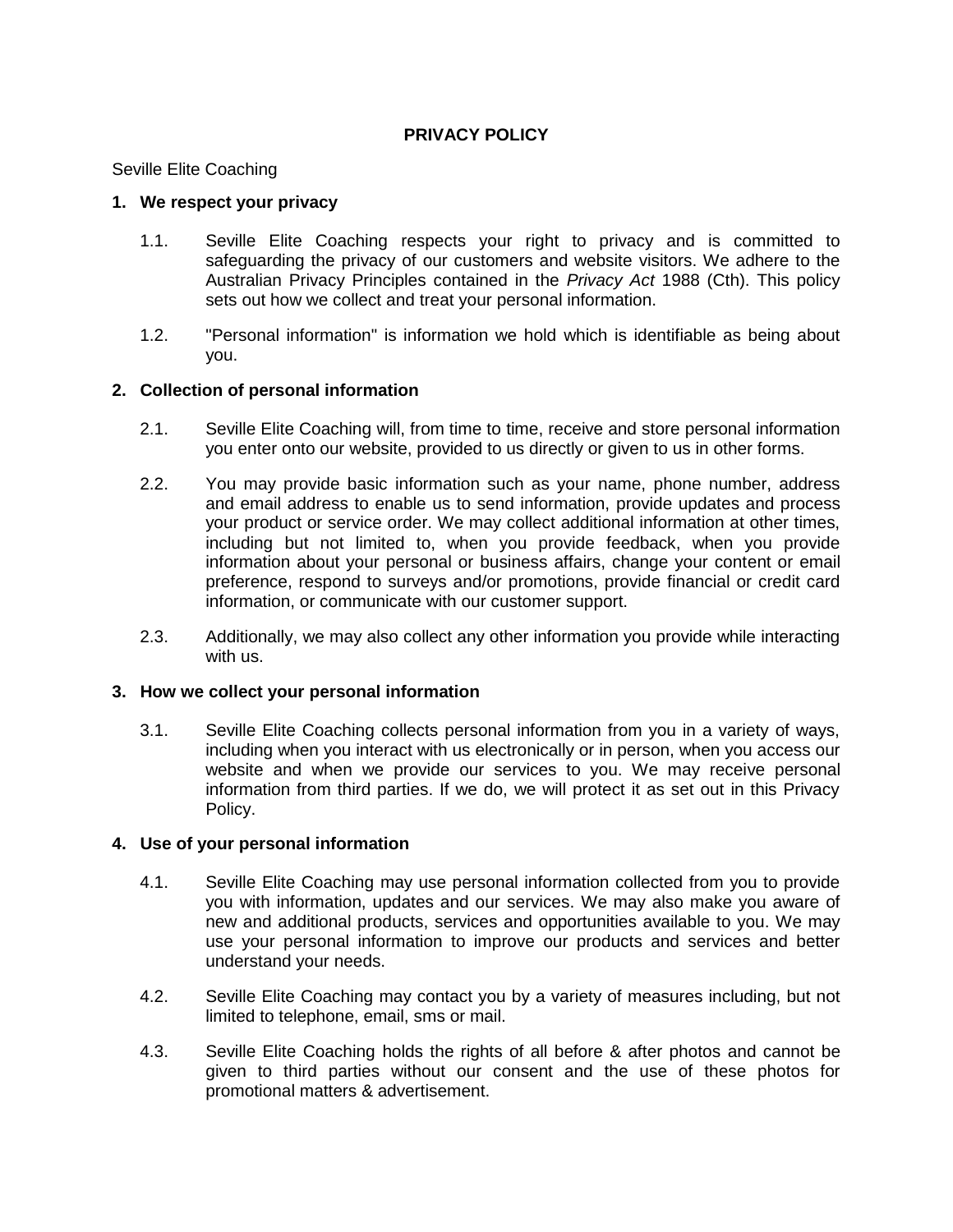# **5. Disclosure of your personal information**

- 5.1. We may disclose your personal information to any of our employees, officers, insurers, professional advisers, agents, suppliers or subcontractors insofar as reasonably necessary for the purposes set out in this Policy. Personal information is only supplied to a third party when it is required for the delivery of our services.
- 5.2. We may from time to time need to disclose personal information to comply with a legal requirement, such as a law, regulation, court order, and subpoena, warrant, in the course of a legal proceeding or in response to a law enforcement agency request.
- 5.3. We may also use your personal information to protect the copyright, trademarks, legal rights, property or safety of Seville Elite Coaching, www.sevillecoaching.com, its customers or third parties.
- 5.4. Information that we collect may from time to time be stored, processed in or transferred between parties located in countries outside of Australia.
- 5.5. If there is a change of control in our business or a sale or transfer of business assets, we reserve the right to transfer to the extent permissible at law our user databases, together with any personal information and non-personal information contained in those databases. This information may be disclosed to a potential purchaser under an agreement to maintain confidentiality. We would seek to only disclose information in good faith and where required by any of the above circumstances.
- 5.6. By providing us with personal information, you consent to the terms of this Privacy Policy and the types of disclosure covered by this Policy. Where we disclose your personal information to third parties, we will request that the third party follow this Policy regarding handling your personal information.

#### **6. Security of your personal information**

- 6.1. Seville Elite Coaching is committed to ensuring that the information you provide to us is secure. In order to prevent unauthorised access or disclosure, we have put in place suitable physical, electronic and managerial procedures to safeguard and secure information and protect it from misuse, interference, loss and unauthorised access, modification and disclosure.
- 6.2. The transmission and exchange of information is carried out at your own risk. We cannot guarantee the security of any information that you transmit to us, or receive from us. Although we take measures to safeguard against unauthorised disclosures of information, we cannot assure you that personal information that we collect will not be disclosed in a manner that is inconsistent with this Privacy Policy.

#### **7. Access to your personal information**

7.1. You may request details of personal information that we hold about you in accordance with the provisions of the *Privacy Act* 1988 (Cth). A small administrative fee may be payable for the provision of information. If you would like a copy of the information, which we hold about you or believe that any information we hold on you is inaccurate, out of date, incomplete, irrelevant or misleading, please email us at sevilleelitecoaching@gmail.com.